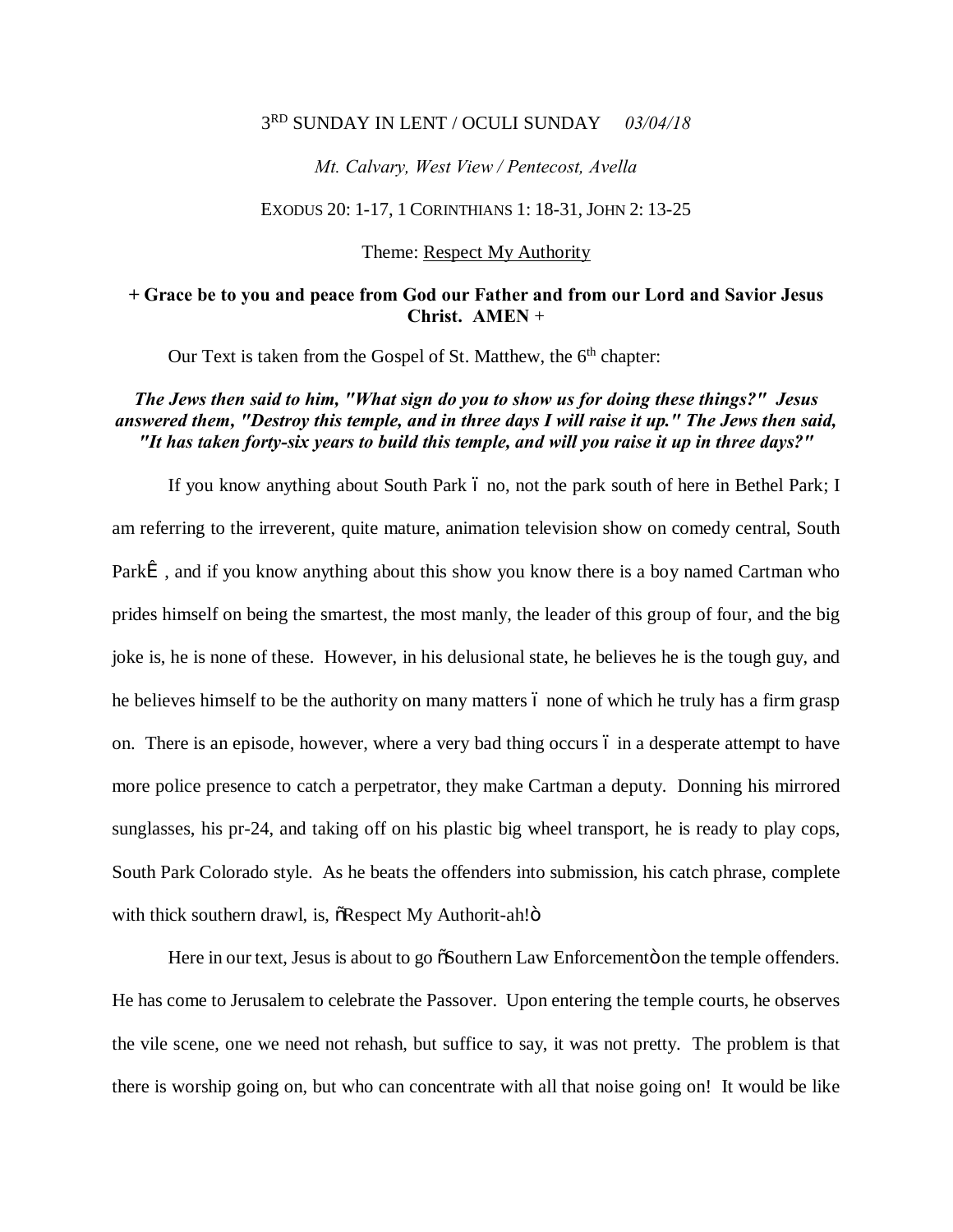turning the choir section into the kitchen, and it is bad enough for us all to be concentrating on the Reformation worship with the smells of that wonderful Hoover Bounty wafting up the staircases: Bratwurst and sauerkraut; pretzels and potatoes; Spaetzle and pickles and you know the Lutheran beverage of choice they have 6 great black coffee! Now imagine if that all takes place right over there! You can see it, you can hear it, and since there is no restraints on your seat except in the back three pews where we lock in the real trouble makers, you can even go over and taste it. Very much a huge distraction and that is putting it very mildly. And yet, still not as disruptive as the scene our Lord is observing! Here He took the time to make a whip of cords, possibly taken from those holding His tunic, and slashing and whipping, drives out the offenders with their husbandry; he overturns the money-changers tables mixing all that foreign currency with the temple. Not an easy job mind you ó much like trying to separate those Canadian coins from proper US coinage in your coin jar. Very difficult and time consuming. To the pigeon sellers He speaks,  $\tilde{o}$ Take these *things away; do NOT make My Father's house a house of trade.* Some have speculated that Jesus was more compassionate to these sellers because He Himself had to pay the temple tax with such barter, but I am inclined to think He speaks thus because they were packing up already. After all, if you see a guy driving out the oxen and overturning tables, you waiting around to see what He will do to you?

The kicker to all this is the accusation of the Jews,  $\delta$ *What sign do you show us for doing these things?*" I thought He was pretty clear. He said this was His Father<sub>'s</sub> house, so Jesus being the Son of God would have the authority to clean house as it were. After all, my mom made be clean the house; I tell Liam to clean the house. Would not then the Son of God be allowed to clean His own house? Ah, yes, the Jews do not believe Jesus to be such, and therefore, since they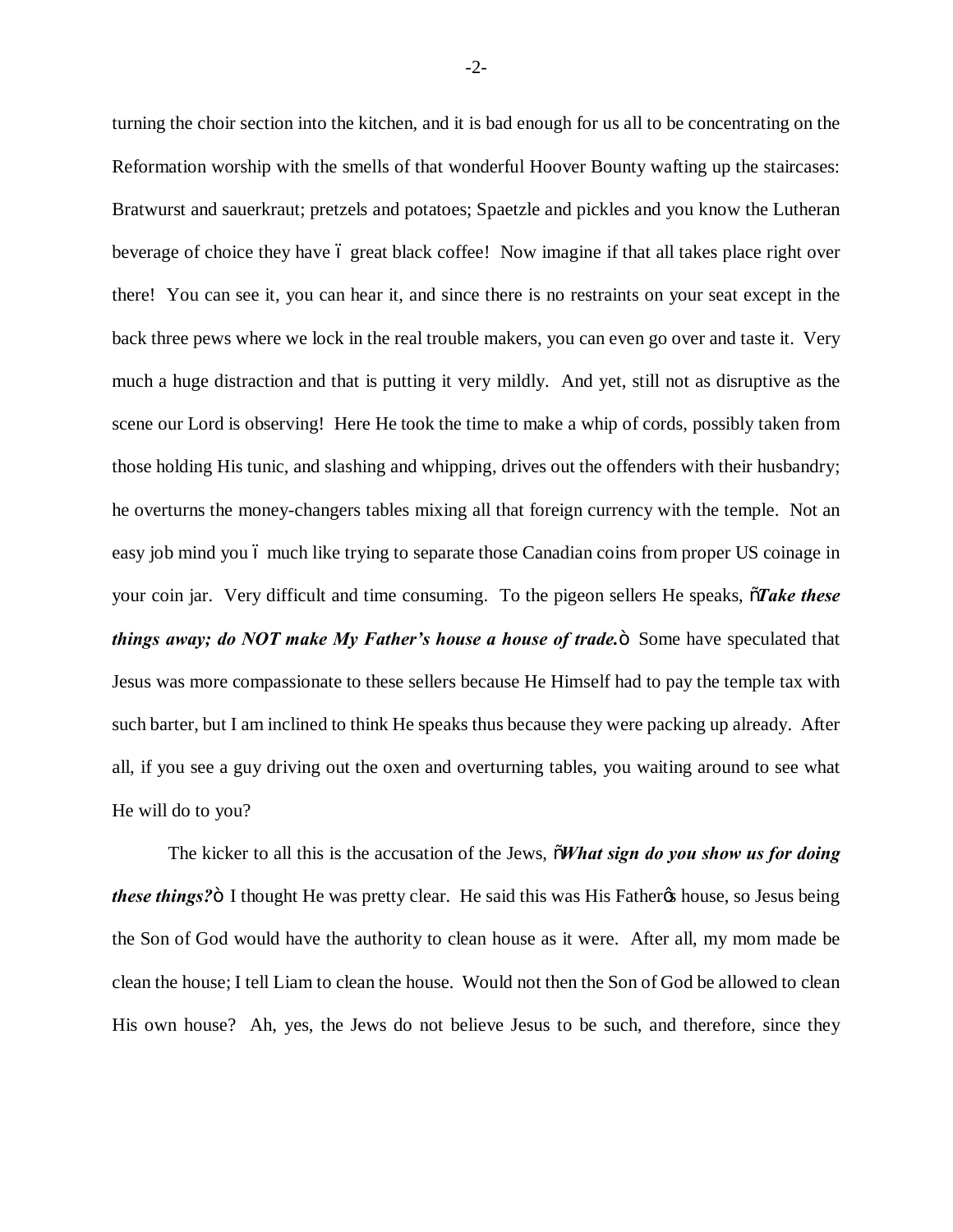perceive themselves to be the highest level of  $\delta$ God-on-Earthö, much as the Pope sees himself this day and age, they ask God to prove Himself to be authoritative with a sign or a wonder.

Now, such as Cartman, Jesus *could* beat them with those cords and tell them to  $\tilde{\text{o}}$ Respect My authority,  $\ddot{o}$  but that is not why He came. He did not come here to beat us into submission. He did not come here to clean house just at the temple. He came to clean *everybody's* house from *every* unclean sin. He came, as He said,  $\delta$ *Destroy this temple, and in three days I will raise it up.*  $\ddot{\text{o}}$ You want to see the awesome power of God? You want to see Him display the awesome authority He indeed has? Then destroy this temple, put it high on the cross, and He will **still** raise it up. In the past He showed His authority is saving His people from the yoke of slavery in Egypt under the heavy hand of Pharaoh. He showed the authority in the first three plagues that at first everybody had to endure. Then when the next three plagues came, only the people of Israel were spared. Then the Authority of God was tested in the plague of hail, that all who believed His Word, whether Jew or Gentile, would be spared from the downfall of fatal ice. This proved that the Authority of God is a blessing to both Jews and Greeks, male and female, that all who believe and trust in His Word, will be saved. The Word in our Old Testament lesson is well known to His people, in that we all know the Ten Commandments quite well. We also know all too well, that we do not follow them one bit as well as we should. So, Jesus shows us His salvation authority in that when we destroy this temple of His body, He will rise it up in three days so that you will know that YOU are forgiven.

Yes, it is the theology of the Cross that you are saved, not the theology of God $\alpha$  anger and might. If we had to earn a salvation away from God $\alpha$  wrath it would never be done. Yet, with the Cross, there is forgiveness for your sins and in the confession of Jesus Christ as Lord, you have the peace that surpasses all understanding. No other religion is based as such. You want to know